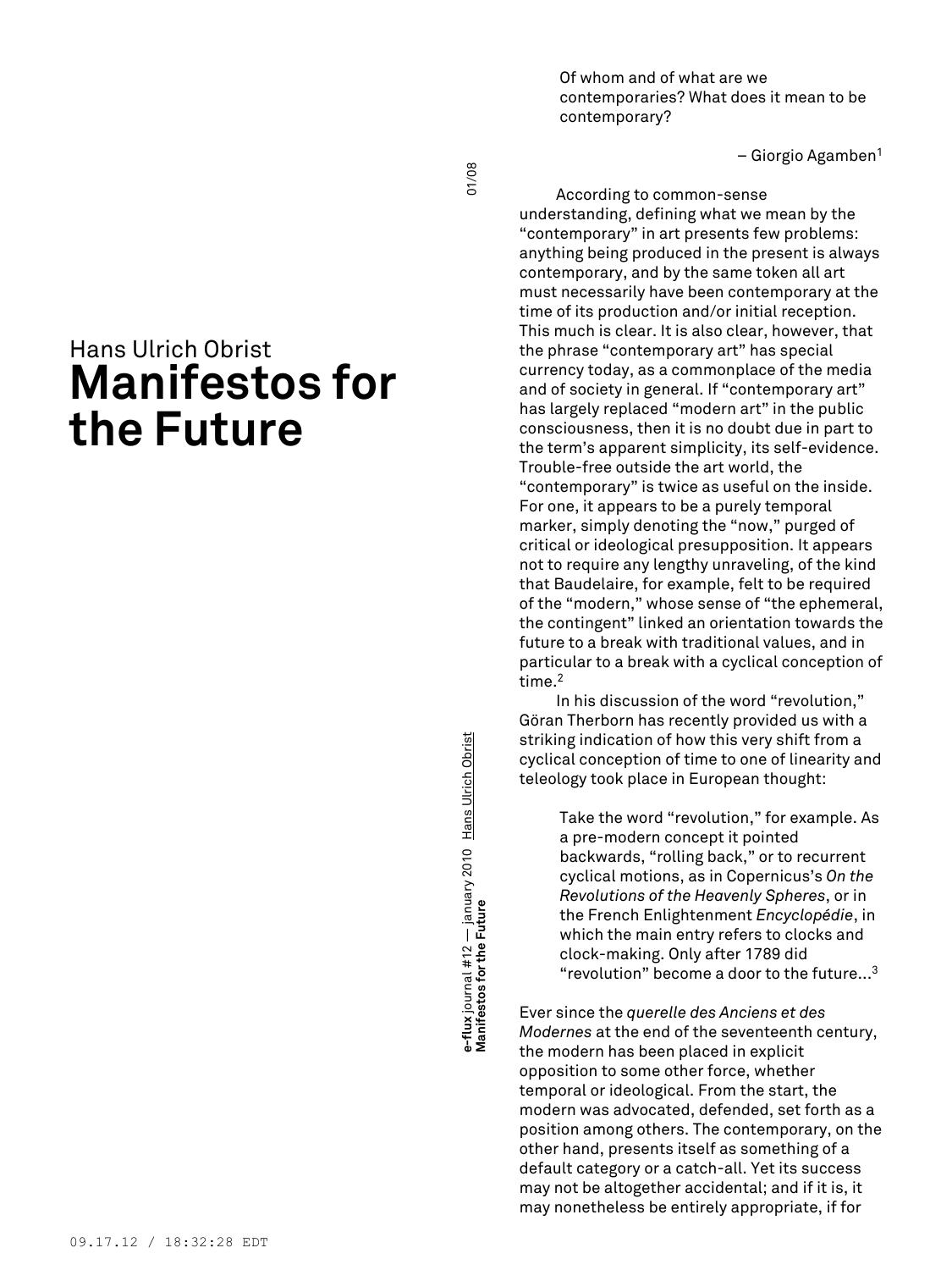

Renaud Auguste-Dormeuil, Guernica – April 25, 1937 – 23 : 59, 2005. Inkjet print mounted on aluminum and framed, 170 x 150 cm.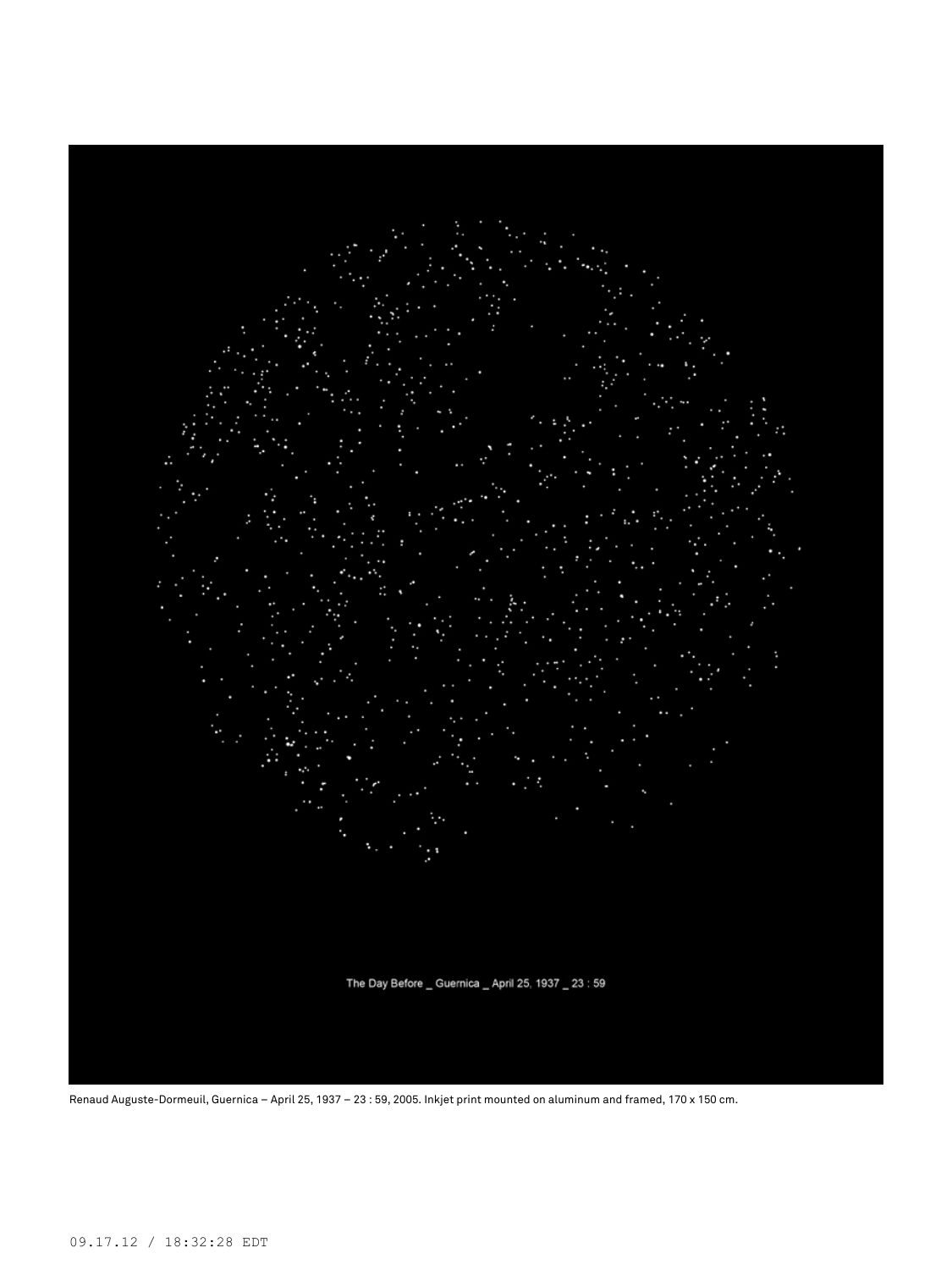somewhat more complex reasons. It may be precisely as a catch-all that it befits today's field of artistic production more than ever, where – perhaps as a consequence of our collective disorientation – we have come to suspect modernity to be our antiquity; where the "Age of Manifestos" has long become the subject of our nostalgia – or not? Could there be a future for manifestos?

**Manifestos for the Future** 03/08

Alighiero Boetti, Cieli ad alta quota, 1989. Watercolor on paper mounted on canvas, 51 x 72 cm.

A "contemporary" manifesto could perhaps be perceived as a naïvely optimistic call for collective action, as we live in a time that is more atomized and has far fewer cohesive artistic movements. And yet there seems to be an urgent desire for a radical change that may allow us to propose a new situation, to name the beginning of the next possibility rather than just look backwards. In October 2008 this question was addressed in depth at "Manifesto Marathon," a two-day "futurological congress" we organized in the Serpentine Gallery Pavilion in Kensington Garden, London. 4

With regard to the manifesto – and its current absence – as a piece of printed matter, Zak Kyes (who designed the book for Manifesto Marathon) on this occasion said:

> The printed form of manifestos has always been inseparable from their radical agendas, which engage the act of publication and dissemination as sites for debate and exchange rather than mere documentation. For this reason, it is prescient to revisit the clarity and articulation – or, in many cases, willful obfuscation – of published manifestos today, a time which is defined by a panoply of publications as voluminous as they are homogenous. . . . For one thing is certain: without some kind of a manifesto, we

e-flux journal #12 — january 2010 <u>Hans Ulrich Obrist</u><br>Manifestos for the Future **e-flux** journal #12 — january 2010 Hans Ulrich Obrist

03/08

cannot write alternatives that are more than vague utopias; without a manifesto, we cannot conceive the future. 5

In his book *Utopistics*, looking at historical choices of the twenty-first century, the American sociologist Immanuel Wallerstein explored what could possibly be better – not perfect, but better – societies within the constraints of reality. <sup>6</sup> As a mode of deployment, the manifesto requires an opposition for it to create such a rupture. We travel through dreams that were betrayed to a world system far surpassing the limits of the nineteenth-century paradigm of liberal capitalism.

After all, the manifesto is a fundamentally transdisciplinary device, a history that is addressed in Martin Puchner's recent publication, *Poetry of the Revolution: Marx, Manifestos, and the Avant-Gardes*. <sup>7</sup> He breaks the history of manifestos down into three phases: first, the emergence of the manifesto as a recognizable political genre in the midnineteenth century (*The Communist Manifesto*, 1848); second, the creation of avant-garde movements through the explosion of art manifestos in the early twentieth century (*Manifesto of Futurism*, 1909); and third, the rivalry between the socialist manifesto and the avant-garde manifesto from the 1910s to the late 1960s. Fifty years later, it could be said that this rivalry has faded, along with the political opposition that fueled it. In the beginning, the art manifesto did not merely register art's political ambitions; it changed the very nature of the artwork itself. "The result is … an art forged in the image of the manifesto: aggressive rather than introverted; screaming rather than reticent; collective rather than individual." <sup>8</sup> This has traditionally been the case for manifestos in the arts; however, it could be said that the twentyfirst century art manifesto appears to be more introverted than aggressive, more reticent than screaming, and more individual than collective.

The striking commonality between artistic and political manifestos is their intention to trigger a collective rupture, and – like almost all manifestos in the past, which took the form of a group statement – assume the voice of some collective "we." At the "Manifesto Marathon" event the Marxist historian Eric Hobsbawm observed this to be the case with all political manifestos he could think of: "They always speak in the plural and aim to win supporters (also in the plural)." <sup>9</sup> Genuine groups of people, sometimes rallying around a person or a periodical, however short-lived, are conscious of what they are against and what they think they have in common – a history, Hobsbawm acknowledges, embedded in the last century.

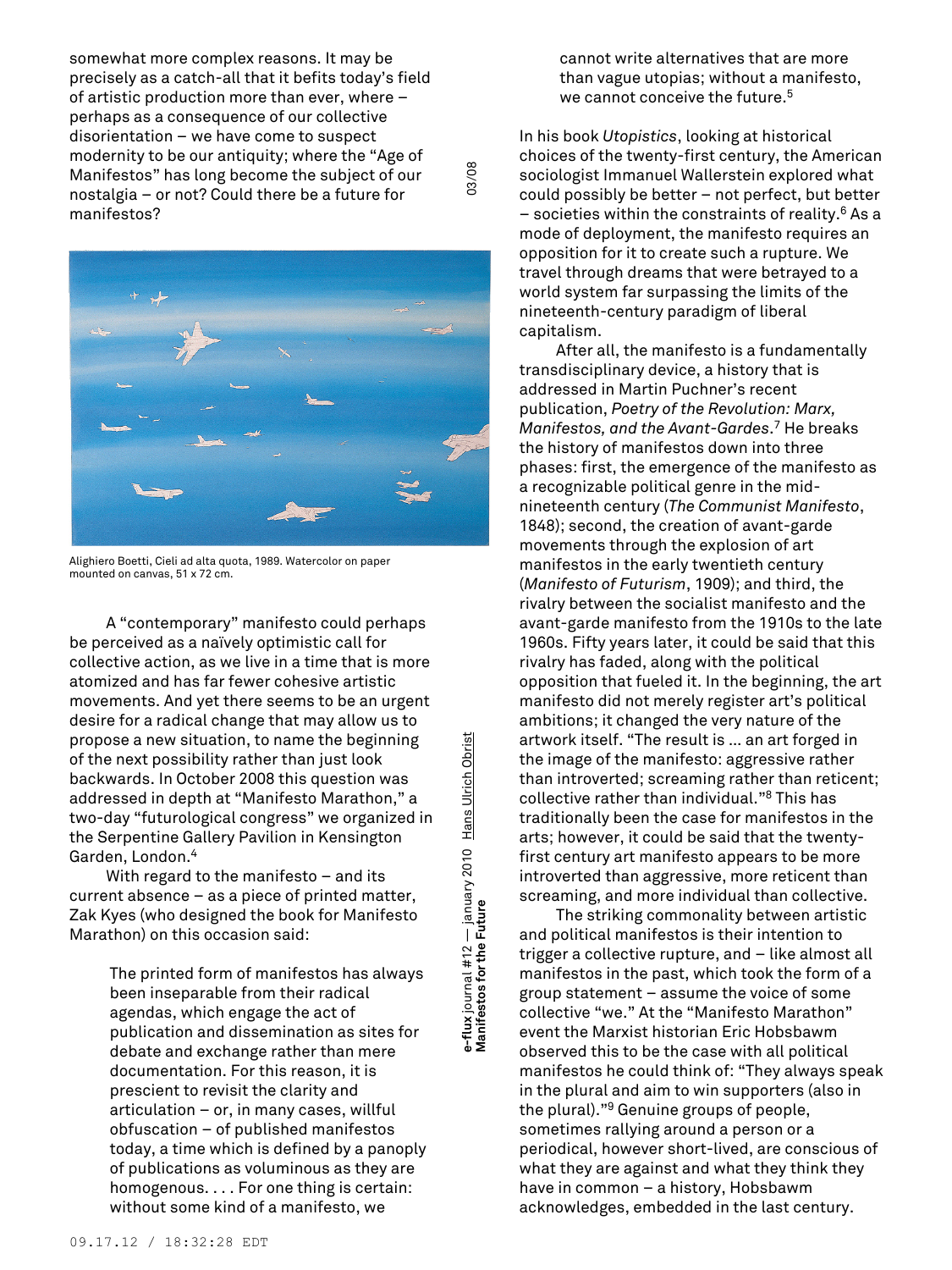What now? Hobsbawm continued:

Of course, the trouble about any writings about the future: it is unknowable. We know what we don't like about the present and why, which is why all manifestos are best at denunciation. As for the future, we only have the certainty that what we do will have unintended consequences. 10

Echoing Hobsbawm, Tino Sehgal suggested a receptiveness to such unintended consequences to be a characteristic of the twenty-first century:

> I thought the twenty-first century would be, hopefully, more like a dialogue, more like conversation, and maybe that in itself is a kind of manifestation or whatever. I am very careful in even using that word. I just think the twentieth century was so sure of itself, and I hope that the twenty-first century will be less sure. And part of that is to listen to what other people say and to enter into a dialogue, to not stand up and immediately declare one's intent. 11

But as Tom McCarthy pointed out on the same occasion, the certainty of the manifesto still lends it a certain charm:

> What interests me about the manifesto is that it's a defunct format. It belongs to the early twentieth century and its atmosphere

of political and aesthetic upheaval. The bombast and aggression, the halfapocalyptic, half-utopian thrust, the earnestness – all the manifesto's rhetorical devices seem anachronistic now. For that very reason it's compelling, in the way a broken bicycle wheel was for Duchamp. Things that don't work have great potential. 12

And yet, it is the "unbuilt" or unfulfilled nature of the future that drives manifestos, and we can perhaps find some semblance of their utopian thrust and social imagination in projects that were for one reason or another unrealized. For every planned project that is carried out, hundreds of other proposals by artists, architects, designers, scientists, and other practitioners around the world stay unrealized and invisible to the public. Unlike unrealized architectural models and projects submitted for competitions, which are frequently published and discussed, public endeavors in the visual arts that are planned but not carried out ordinarily remain unnoticed or little known.

I see unrealized projects as the most important unreported stories in the art world. As Henri Bergson showed, actual realization is only one possibility surrounded by many others that merit close attention.  $^{13}$  There are many amazing unrealized projects out there, forgotten projects, misunderstood projects, lost projects, deskdrawer projects, realizable projects, poetic-



04/08

Jimmie Durham, Billboard proposal, 1988. From Unbuilt Roads: 107 Unrealised Projects, Edited by Hans Ulrich Obrist and Guy Tortosa, Hatje Cantz (1997).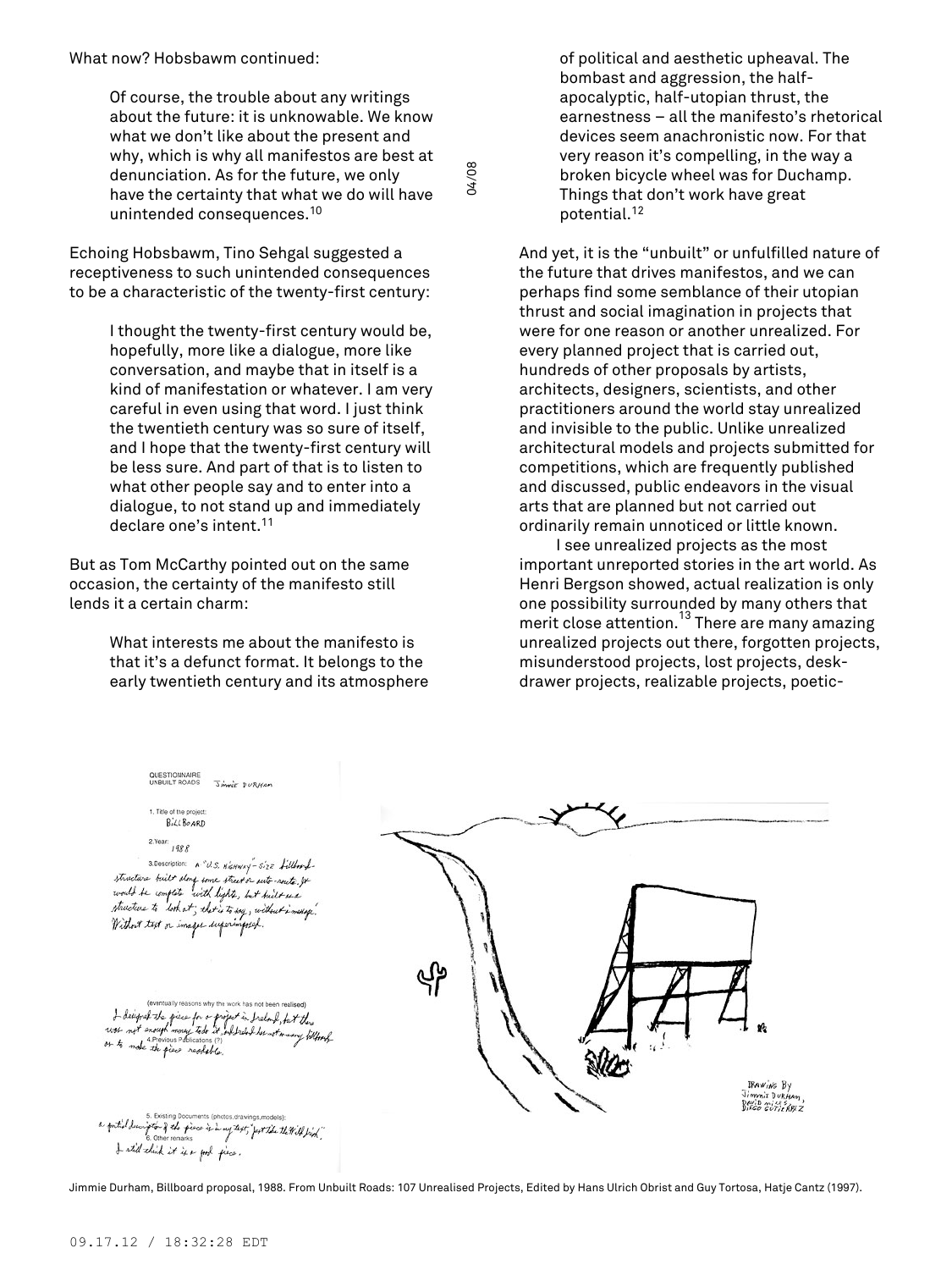# Manifesto futurista della Lussuria

RISPOSTA ai glaraslisti dissessi che matitano la frasi per render ridicols l'idea;

alle donne che possano quello che ha assis dire; a colore pei quali la Lussaria non è ancora sitro che peccato; a tatti celero che sella Lassaria raggiangono solo il Visia, come nell'Orgagine engglangena nole la Vanità.

La Lussoria, concepta fuor di quai concetto monde e come elemento essenziale del dinamismo della vita, è una forza.

Per una razza forte, la lussuria non è, più che non lo sia l'orgogio, un poccato capitale. Come l'orgoglio, la lussoria è una virtù incitatrice, un focolitte al quale si alimetitano le energie.

La Lussaria è l'espirazione di un essere propritto al di là di sè stesso; è la giola delensa d'una came complia. Il delote gatadoso di uno sbocciare; è l'unione cattale, quali si siano i segreti che uniscono gli esseri: è la sintesi sensoria e senssale di on essere per la maggior liberarione del proprio spirito; è la comunione d'una particella dell'amanità con tutta la sensualità della terra; è il brivido pinico di una patticella della terra.

La Lussuria è la ricerca carnale dell'ignoto, conchi Cerebralità ne è la ricotca spirituale. La Linsuria è il gesto di create, ed è la Cavazione. La came crea come lo spirito crea, La loro crearione di fronte all'Universo è upade.

L'una non è superiore all'altra, e la creazione spirituale dipende dalla creazione carraie, Not abbiamo un corpo e uno spirito. Restringere l'uno per moltiplicare l'altro è

una prova di debolezza e un errore. Un estere fotte deve realizzate tatte le sue possibileà camuli e spisituali. La Lussaria è pet conquisitatori un influto che loro è dovuto, Dopo una battaglia nella quale sono morti degli uomini, è novemale che i vincitori, selezionati dalla guerra, giungano fino allo stupro, nel paese conquistato, per rioreare della vita.

Dopo le battaglie, i solditti amono le voluttà, in cui si anodano, per rimnovarsi, le loro energie incessantemente assaltanti. L'este moderno, eroe di qualsimi dommio, ha lo stesso desiderio e lo stesso piacere. L'artista, questo grande suedosse universale, ha

Title page of Valentine de Saint-Point's "Futurist Manifesto of Lust" (1913). Private Collection of Peter Wille.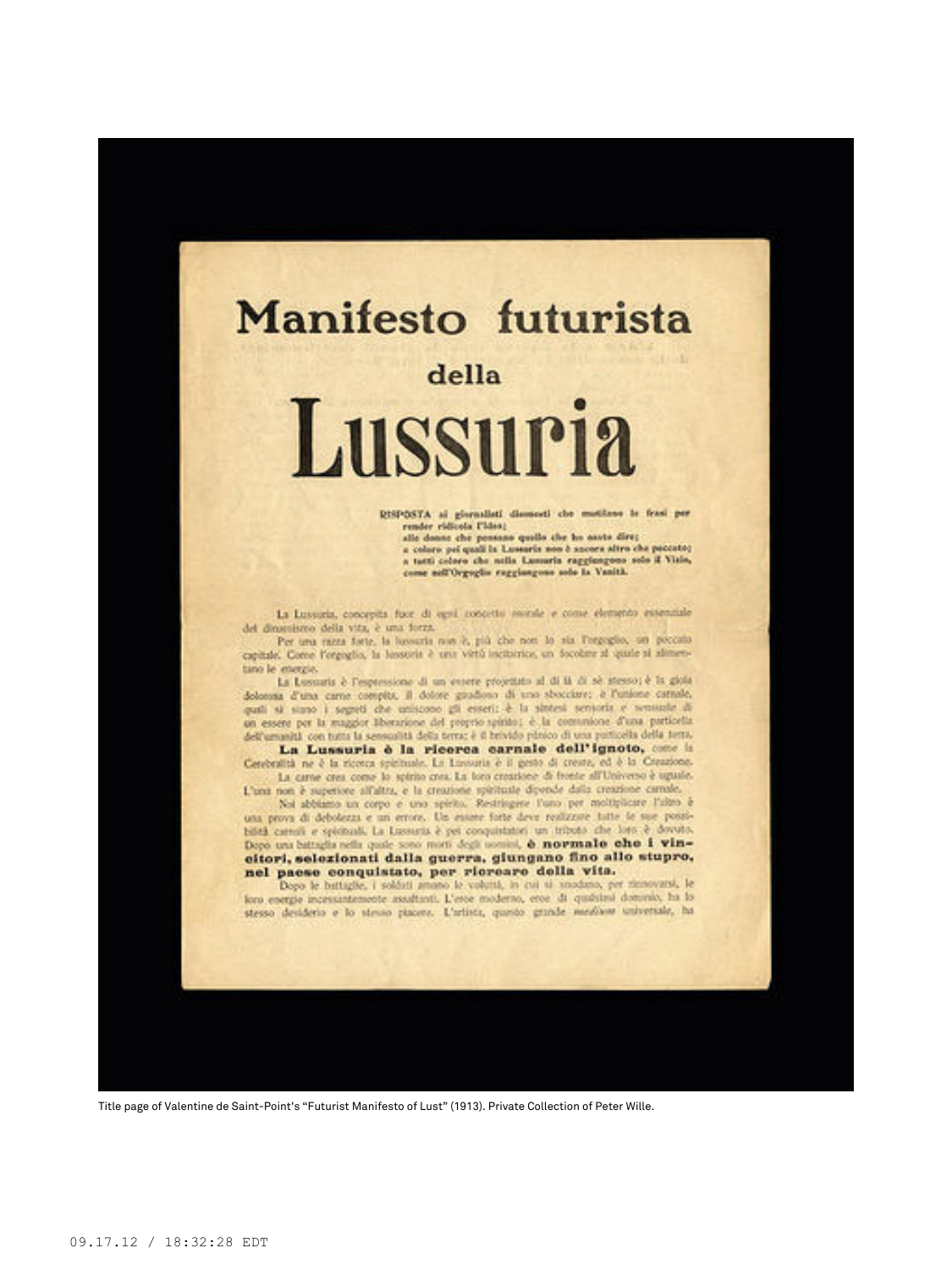utopian dream constructs, unrealizable projects, partially realized projects, censored projects, and so on. It seems urgent to remember certain roads not taken, and – in an active and dynamic, rather than nostalgic or melancholic way – transform some of them into propositions or possibilities for the future.

And here one encounters a paradox in the contemporary, just as the historicizing of modernism has itself been paradoxical: how can the ephemeral, the contingent, and the future be things of the past? For within the art world nowadays, the term "contemporary" does indeed most often assume a periodizing function, and such temporal markers always imply a before and an after. It is in this way that the "contemporary" presupposes more than it initially declares, and begins to approach a more specialized usage, one that may require nothing more than its repeated use within the ranks of the art world for its meaning to be apparent. But, with this repeated use, "contemporary art" loses its semblance of simplicity and begins to demand its own "before." Of course, attempts to pinpoint a decisive historical break between the modernist and the contemporary are mostly stillborn and will lead to nothing but interminable wrangling. To give just one example, "the turn of the 1960s" will never do, just as the central claim of Fred Kaplan's fascinating recent account of the year 1959 – "the year everything changed," as he puts it – should likewise be taken with a pinch of salt. 14

What is it that makes the "contemporary" maybe worth rescuing from the charges I have outlined – of equivocation, default legitimacy, or just plain bad common sense? It may be what is perhaps most clearly seen in its use as a noun: the word "contemporary" implies a relation; one is a contemporary of another. The word "contemporary" is traceable to the Medieval Latin word, "contemporarius," whose constituent parts "con" ("with") and "temporarius" ("of time") similarly point towards a relational meaning: "with/in time." What is suggested here then, and what Baudelaire's "modern" seems to disregard, is a plurality of temporalities across space, a plurality of experiences and pathways through modernity that continues to this day, and on a truly global scale.

The French historian Fernand Braudel describes how in the *longue durée* (long duration) there can be seismic shifts, like that which occurred in the sixteenth century as the center of power shifted from the Mediterranean to the Atlantic. <sup>15</sup> We are now living through a period in which the center of gravity is transferring to new worlds. The second half of the twentieth century was very much a time of the "Westkunst," to use the title of Kasper König and Laszlo Glozer's

**Manifestos for the Future** 06/08 e-flux journal #12 — january 2010 <u>Hans Ulrich Obrist</u><br>Manifestos for the Future **e-flux** journal #12 — january 2010 Hans Ulrich Obrist

06/08

groundbreaking exhibition. <sup>16</sup> The early twentyfirst century is witnessing the emergence of a multiplicity of new centers, above all in Beijing, Shanghai, Guangzhou, Shenzhen, Hong Kong, Seoul, Tokyo, Mumbai, Delhi, Beirut, Tehran, and Cairo, to give a few examples. Since the 1990s, exhibitions have contributed considerably to this new cartography of art.

One great potential of the exhibition is to be a catalyst for different layers of input in the city. The multiplication of these events can be seen positively in terms of the multiplication of centers. The quest for the absolute center that dominated most of the twentieth century has opened up to include a plurality of centers in the twenty-first, and biennales are making an important contribution to this. They can also form a bridge between the local and the global. By definition, a bridge has two ends, and as the artist Huang Yong Ping recently pointed out: "Normally we think a person should have only one standpoint, but when you become a bridge you have to have two." <sup>17</sup> This bridge is always dangerous, but for Huang Yong Ping the notion of the bridge creates the possibility of opening up something new. The "contemporary" is thus spatiotemporal through and through.

In January–December 1993 as part of Museum in Progress, Alighiero e Boetti made a variation of his work *Cieli ad alta quota* in which six versions of the watercolor drawings were published in Austrian Airlines' in-flight magazine *Sky Lines*. <sup>18</sup> In addition, airline passengers could ask stewards for the same works in the form of jigsaw puzzles, which were the same size as the folding tables in the airplane. The six details of *Cieli ad alta quota*, which showed a certain number of airplanes flying within in a specific area in various directions, always implies the potential for expansion; continuing beyond the frame at both high and low altitudes. Destinations connect and interweave to form networks of lines along which meaning is created though the variety of possibilities for the migration of forms.

The impossibility of capturing form in Boetti's *Cieli ad alta quota* takes us to Giorgio Agamben's "What Is the Contemporary?" which shows the one who belongs to his or her own time to be the one who does not coincide perfectly with it – to capture one's moment is to be able to perceive in the darkness of the present this light which tries to join us and cannot: "the contemporary is the person who perceives the darkness of his time as something that concerns him, as something that never ceases to engage him." 19

Defining contemporaneity as precisely "that relationship with time that adheres to it through a disjunction and an anachronism," he goes on to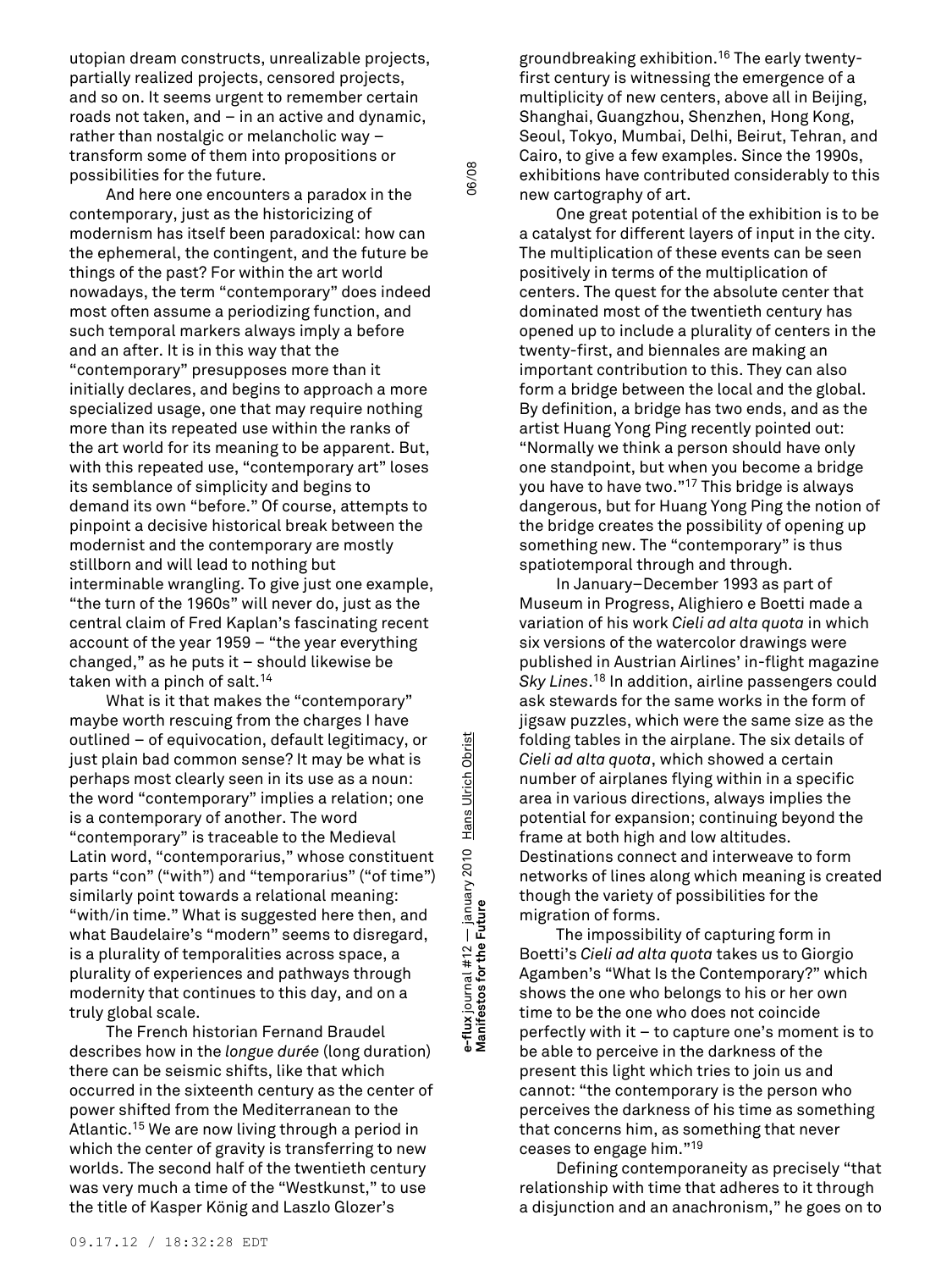describe this contemporary figure as the one who is not blinded by the lights of his or her time or century: "The contemporary is he who firmly holds his gaze on his own time so as to perceive not its light, but rather its darkness." <sup>20</sup> Agamben takes us to astrophysics to explain the darkness in the sky to be the light that travels to us at full speed, but which cannot reach us, as the galaxies from which it originates recede faster than the speed of light. To discern the potentialities that constantly escape the definition of the present is to understand the contemporary moment.

Jean Rouch often told me about the immense courage required in order to be contemporary, to engage in the difficult negotiation between the past and the future. Like Agamben, he spoke of a means of accessing the present moment through some form of archaeology. Both Rouch and Agamben agree that being contemporary means to return to a present we have never been to, to resist the homogenization of time through ruptures and discontinuities. Agamben concludes:

> This means that the contemporary is not only the one who, perceiving the darkness of the present, grasps a light that can never reach its destiny; he is also the one who, dividing and interpolating time, is capable of transforming it and putting it in relation with other times. He is able to read history in unforeseen ways, to "cite it" according to a necessity that does not arise in any way from his will, but from an exigency to which he cannot not respond. It is as if this invisible light that is the darkness of the present cast its shadow on the past, so that the past, touched by this shadow, acquired the ability to respond to the darkness of the now. 21

**Manifestos for the Future** 07/08 e-flux journal #12 — january 2010 <u>Hans Ulrich Obrist</u><br>Manifestos for the Future **e-flux** journal #12 — january 2010 Hans Ulrich Obrist

07/08

Hans Ulrich Obrist is a Swiss curator and art critic. In 1993, he founded the Museum Robert Walser and began to run the Migrateurs program at the Musée d'Art Moderne de la Ville de Paris where he served as a curator for contemporary art. In 1996 he co-curated Manifesta 1, the first edition of the roving European biennial of contemporary art. He presently serves as the Co-Director, Exhibitions and Programmes and Director of International Projects at the Serpentine Gallery in London.